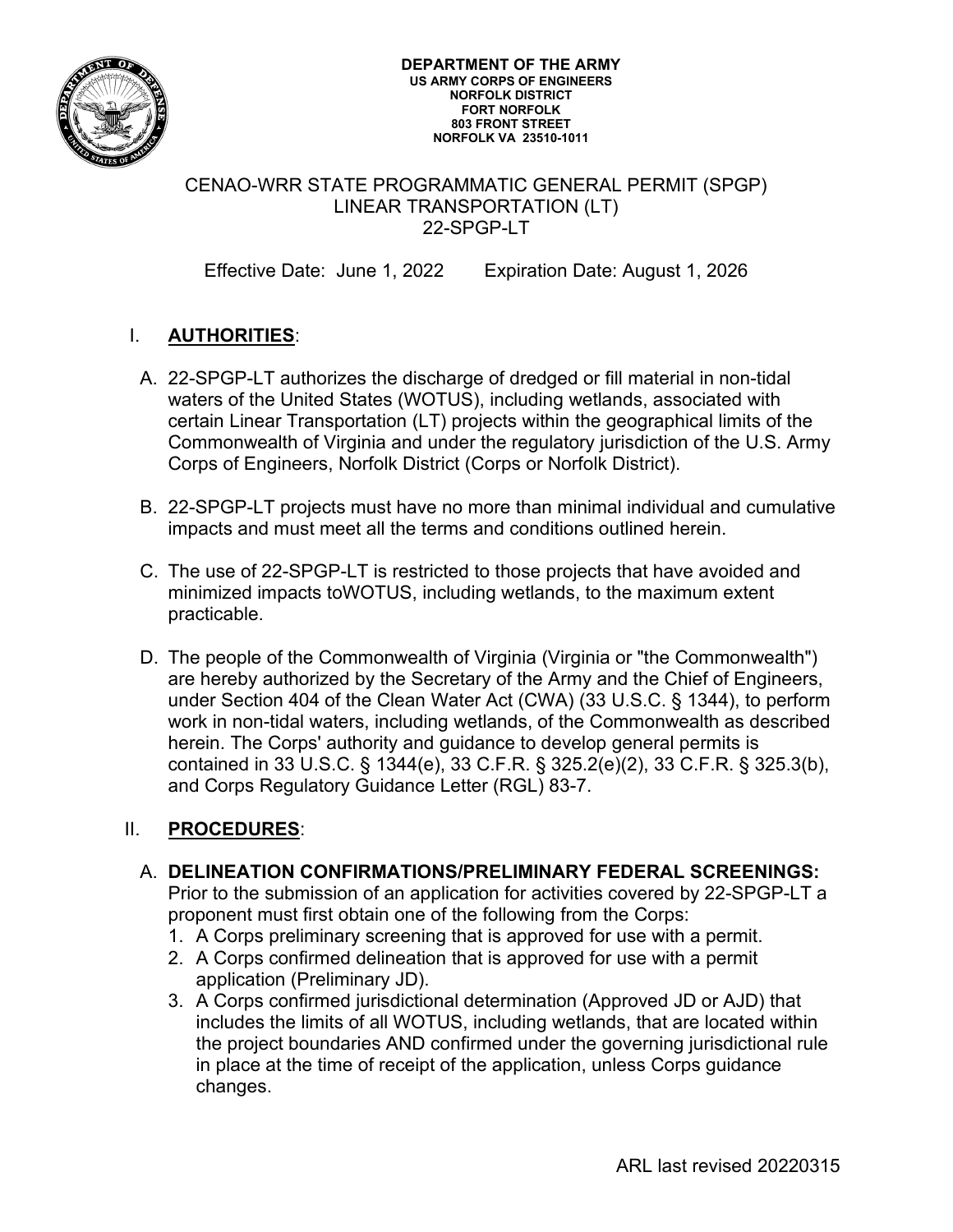- 4. The applicant will contact the Corps to obtain a preliminary federal screening/delineation confirmation/jurisdictional determination. When appropriate, a separate delineation confirmation may also be required from the Environmental Protection Agency (EPA).
- B. **APPLICATION:** The following information must be submitted as part of the 22- SPGP-LT permit application:
	- 1. A completed and signed Standard Joint Permit Application (JPA). The applicant must utilize the most recent version which is located on the Norfolk District Regulatory website.
	- 2. A JPA that is clearly marked 22-SPGP-LT.
	- 3. A preliminary federal screening or Corps confirmed delineation completed in accordance with Section II.A of this permit.
	- 4. A compensatory mitigation plan for all projects where the permanent loss exceeds 0.1 acre of wetlands and/or 0.03 acre of stream bed or 300 linear feet of stream bed. *Stream channel loss must be reported in acreage and linear feet.*

## C. **PROCESSING:**

- 1. The VMRC will send the application link to the applicable Virginia Department of Environmental Quality (VDEQ) Region for processing.
- 2. Processing of the JPA is initiated when the VDEQ received the JPA link from the VMRC.
- 3. Once the VDEQ has deemed the application complete for federal review, AND when Corps coordination is required, the VDEQ will forward the complete application to the Corps.
- 4. The VDEQ is the agency responsible for ensuring permit applications meet the informational and technical requirements for issuance of 22- SPGP-LT verification letters and are in compliance with Virginia code and regulations.
- D. **STATE APPROVALS:** Prior to commencing work in WOTUS, and to receive a 22-SPGP-LT verification, permittees must obtain a VDEQ Virginia Water Protection (VWP) individual permit or general permit coverage for the project. When required, permittees must also obtain a VMRC permit prior to commencing work in WOTUS.

## E. **22-SPGP-LT VERIFICATIONS:**

- 1. The VDEQ will issue all 22-SPGP-LT verification letters with special conditions (if applicable)
- 2. The permittee is required to submit a new 22-SPGP-LT permit application to the VDEQ when a permit verification has been issued AND changes have been made to the project, including but not limited to: changes to the purpose, impact totals, impact type, jurisdiction, proposed compensation, etc.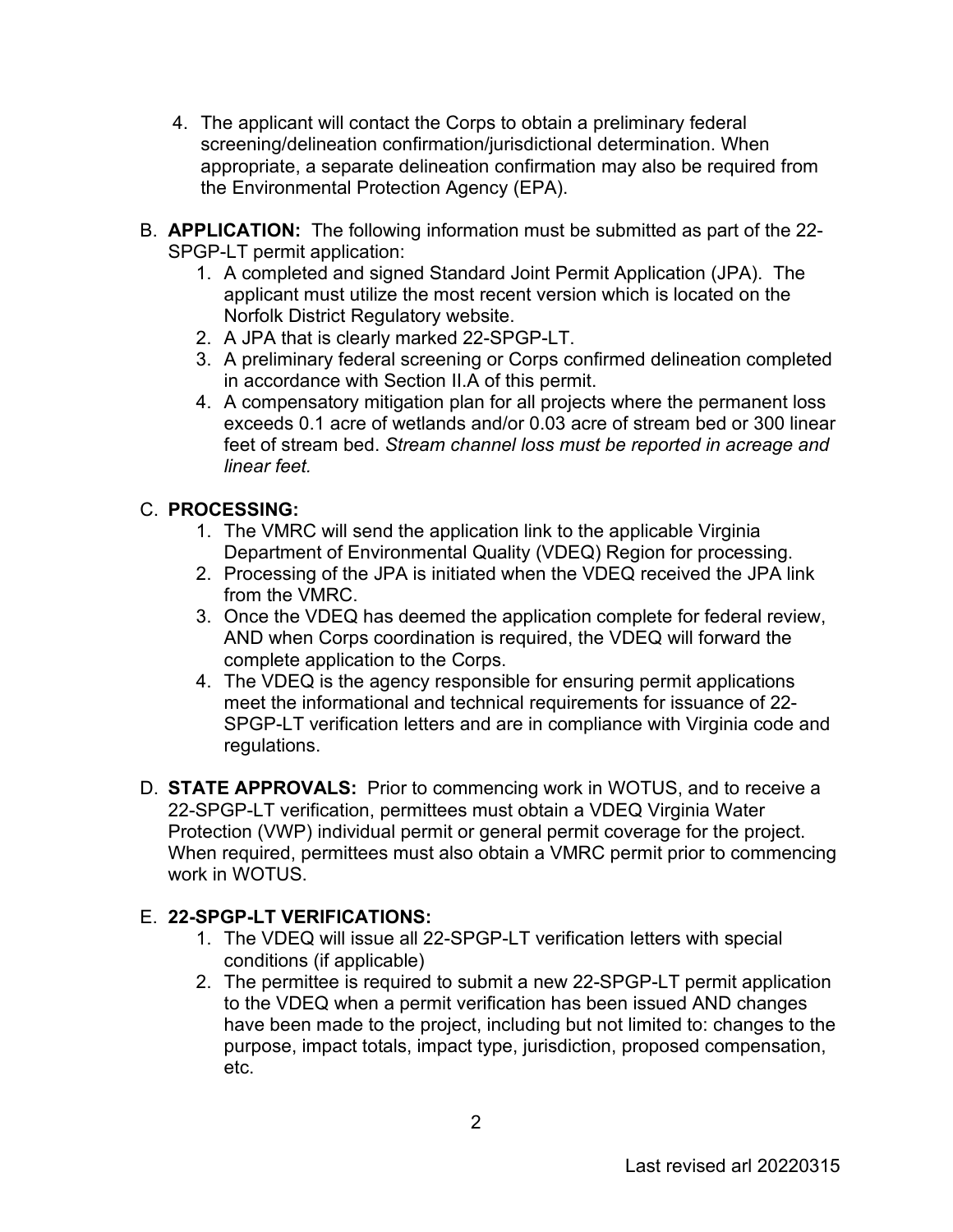- 3. For all linear transportation projects that include the construction of wind energy generating structures, solar towers, or overhead powerlines the VDEQ must notify the DOD Clearinghouse of the permitted project. The VDEQ will send a copy of the joint permit application and SPGP verification letter to the following address: [DOD](mailto:DoD) Clearinghouse, 3400 Defense Pentagon, Room 5C646 or osd.dod-siting[clearinghouse@mail.mil](mailto:clearinghouse@mail.mil)
- 4. The 22-SPGP-LT may also be used for activities excluded from VWP permitting when those activities are associated with qualifying residential, commercial, institutional and/or recreational development projects that require a state VWP permit.
- F. **EXCLUDED ACTIVITIES:** The 22-SPGP-LT may not be used to authorize projects that propose the following activities:
	- 1. Mining activities and operations for new and existing mining operation
	- 2. Total Maximum Daily Loads (TMDL) projects.
	- 3. The construction of stand-alone stormwater management facilities that are not an attendant feature of a linear transportation project.

### III. **DEFINITIONS**:

- A. Loss of WOTUS that are permanently adversely affected by filling, flooding, excavation, or drainage because of the regulated activity. The loss of stream bed includes the acres of stream bed that are permanently adversely affected by filling or excavation because of the regulated activity. Permanent adverse effects include permanent discharges of dredged or fill material that change an aquatic area to dry land, increase the bottom elevation of a waterbody, or change the use of a waterbody. The acreage of loss of WOTUS is a threshold measurement of the impact to jurisdictional waters or wetlands for determining whether a project may qualify for a 22-SPGP-LT; it is not a net threshold that is calculated after considering compensatory mitigation that may be used to offset losses of aquatic functions and services. WOTUS temporarily filled, flooded, excavated, or drained, but restored to pre-construction contours and elevations after construction, are not included in the measurement of loss of WOTUS. Impacts resulting from activities that do not require Department of the Army authorization, such as activities eligible for exemptions under section 404(f) of the Clean Water Act, are not considered when calculating the loss of WOTUS.
- B. Permittee: The responsible party in receipt of the 22-SPGP-LT verification from the VDEQ. The permittee will be the responsible party for complying with all 22- SPGP-LT general conditions as well as any additional special conditions required for each single and complete project.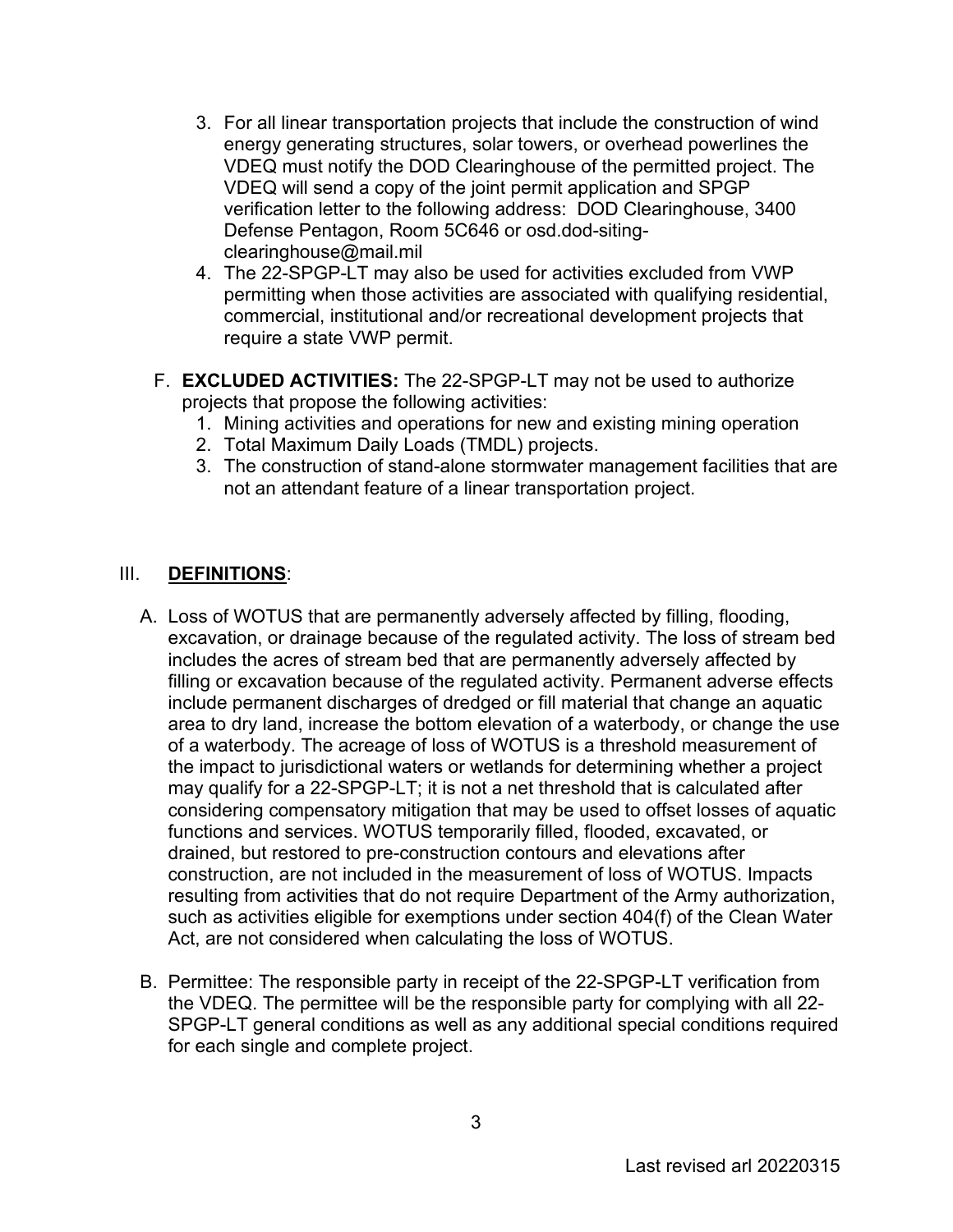- C. Linear Transportation: Construction, expansion, modification or improvement of linear transportation project (e.g., roads, highways, railways, trails, airport runways and taxiways)
- D. Stormwater Management Facilities: Construction of stormwater management facilities, including stormwater detention basins and retention basins and other stormwater management facilities; the construction of water control structures, outfall structures and emergency spillways; the construction of low impact development integrated management features such as bioretention facilities (e.g., rain gardens), vegetated filter strips, grassed swales, and infiltration trenches; and the construction of pollutant reduction green infrastructure features designed to reduce inputs of sediments, nutrients, and other pollutants into waters, such as features needed to meet reduction targets established under Total Maximum Daily Loads set under the Clean Water Act.
- E.

# **IV. AUTHORIZED ACTIVITIES**

Linear Transportation Activities Eligibility Criteria:

- 1. The discharge must not cause the loss of greater than 1/2 acre of WOTUS (e.g., wetlands, open water, and stream channel). *Stream channel loss must be reported in acreage and linear feet.*
- 2. Activities are subject to Corps regulations.
- 3. Activities involve the discharge of dredged/fill material into WOTUS (e.g., wetlands, open water, and stream channel), associated with linear transportation projects
- 4. Activities meet the general and special conditions of 22-SPGP-LT listed in this document and any special conditions required of each project-specific verification.
- 5. All required compensatory mitigation follows the Mitigation Rule [Corps-EPA Compensatory Mitigation for Losses of Aquatic Resources, dated April 10, 2008, 33 CFR 325 and 332/40 CFR 230].
- 6. All applicable federal reviews, listed in the general conditions of this document, have been completed.
- 7. All required state approvals have been received.

## **V. GENERAL CONDITIONS:**

The following conditions apply to all activities authorized under 22-SPGP-LT. Work that does not meet one or more of the terms or general conditions of 22- SPGP-LT, including work that has been determined to be more than minimal in nature (at any impact level), will require consideration under a different type of Corps permit.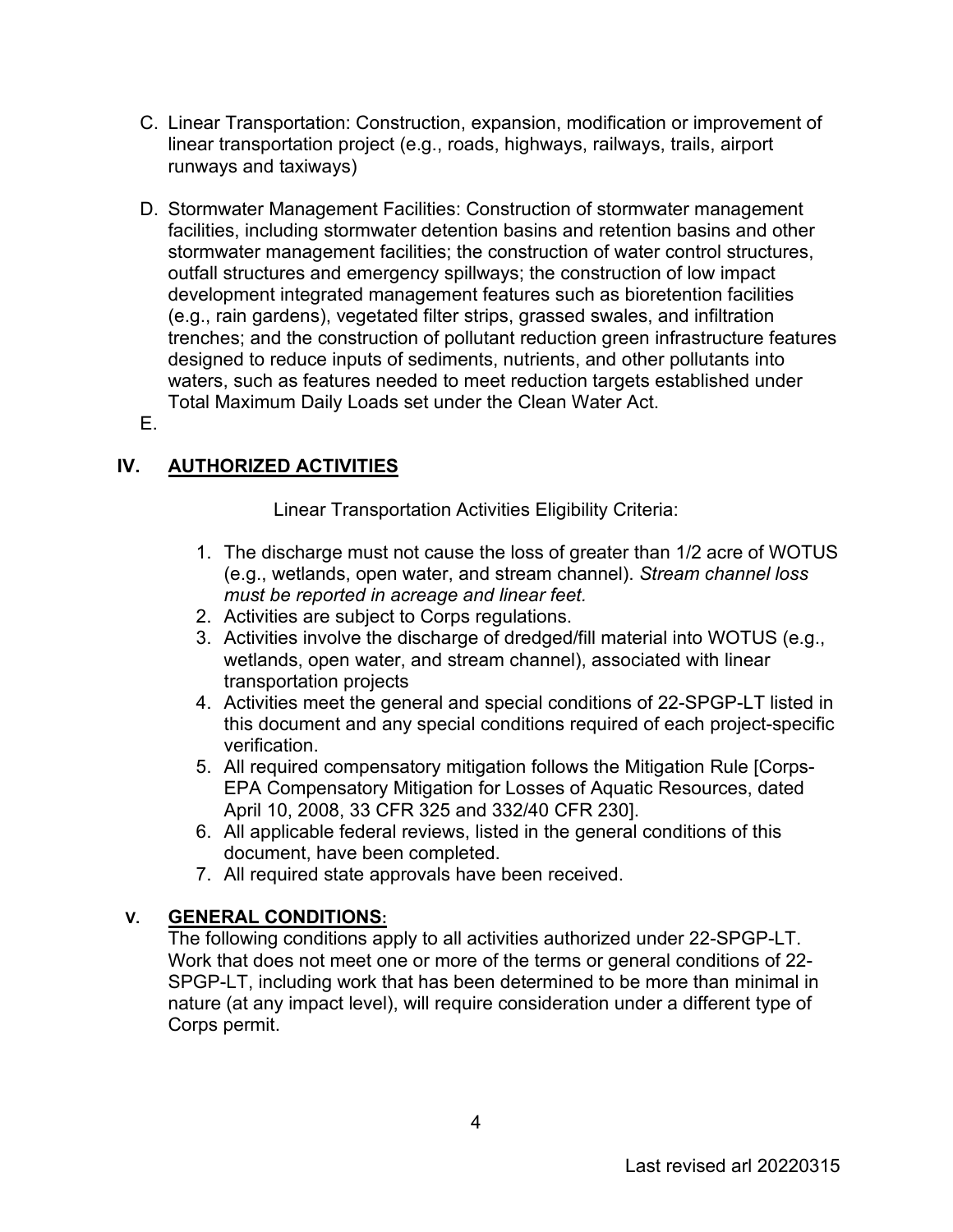- 1. Other permits: Authorization does not obviate the need to obtain other Federal, state, or local authorizations required by law or to comply with all Federal, state, or local laws.
- 2. Minimal effects: Projects authorized shall have no more than minimal individual or cumulative adverse environmental impacts.
- 3. Discretionary authority: The Corps District Commander retains discretionary authority to require processing of an individual permit based on concerns for the aquatic environment or for any other factor of the public interest (33 C.F.R. § 320.4(a)). This authority is exercised on a case-by-case basis.
- 4. Single and complete non-linear projects: The activity must be a single and complete project. For non-linear projects, the term "single and complete project" is defined at 33 CFR 330.2(i) as the total project proposed or accomplished by one owner/developer or partnership or other association of owners/developers. A single and complete non-linear project must have independent utility (see definition of "independent utility"). Single and complete non-linear projects may not be "piecemealed" to avoid the limits of a 22-SPGP-LT authorization.
- 5. Single and complete linear projects: The activity must be a single and complete project. A linear project is a project constructed for the purpose of getting people, goods, or services from a point of origin to a terminal point, which often involves multiple crossings of one or more waterbodies at separate and distant locations. The term "single and complete project" is defined as that portion of the total linear project proposed or accomplished by one owner/developer or partnership or other association of owners/developers that includes all crossings of a single water of the United States (i.e., a single waterbody) at a specific location. For linear projects crossing a single or multiple waterbodies several times at separate and distant locations, each crossing is considered a single and complete project for purposes of 22-SPGP-LT authorization. However, individual channels in a braided stream or river, or individual arms of a large, irregularly shaped wetland or lake, etc., are not separate waterbodies, and crossings of such features cannot be considered separately.
- 6. Independent utility: A project is considered to have independent utility if it would be constructed absent the construction of other projects in the project area. Portions of a multi-phase project that depend upon other phases of the project do not have independent utility. Phases of a project that would be constructed even if the other phases were not built can be considered as separate single and complete projects with independent utility.
- 7. Multiple general permit authorizations.: The 22-SPGP-LT may be combined with other Corps general permits (including Nationwide, Regional or other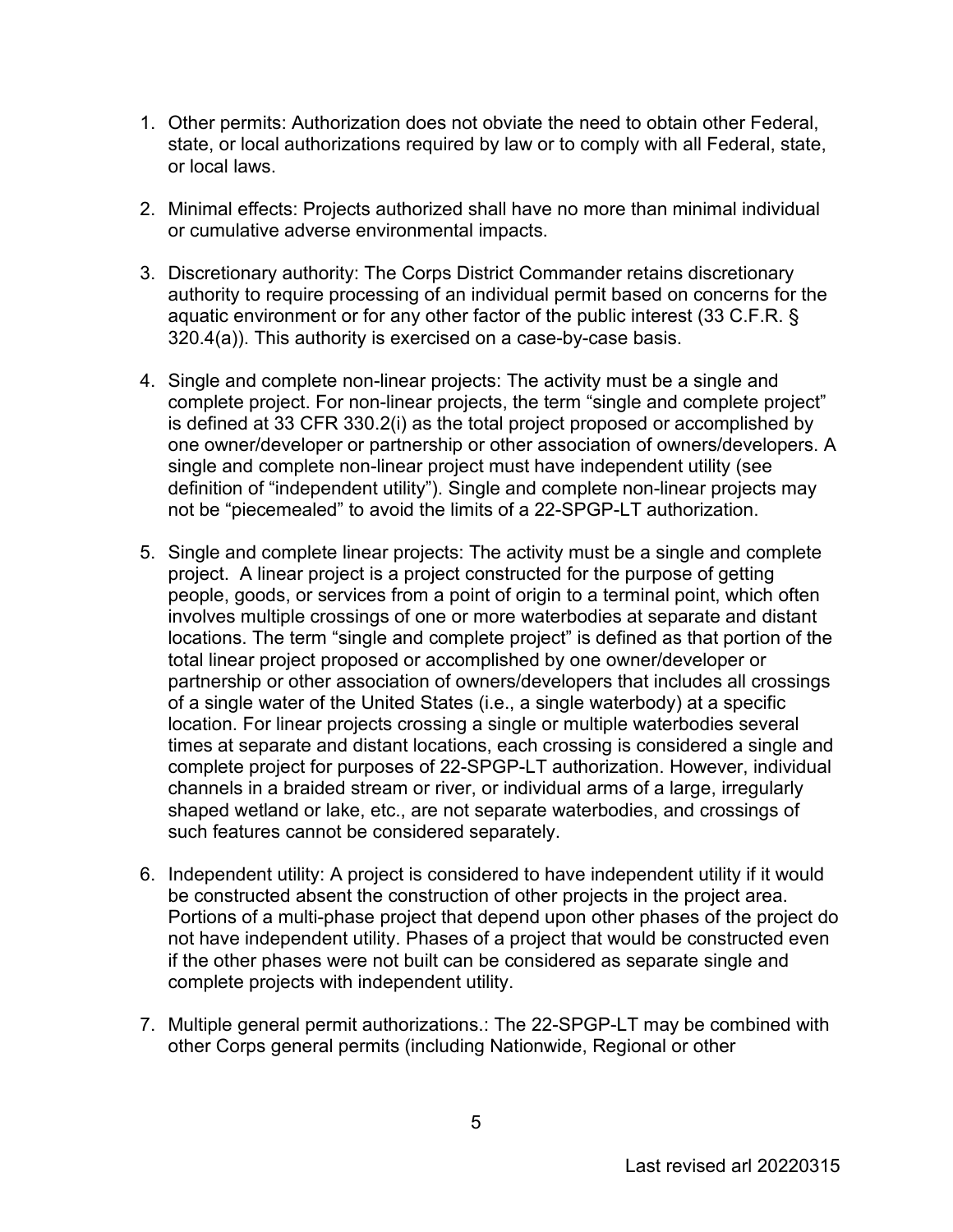programmatic general permits) if the impacts are considered cumulatively and do not exceed the acreage limit or linear footage limits of the 22-SPGP-LT.

- 8. Permit on-site: The permittee shall ensure that a copy of 22-SPGP-LT and the accompanying authorization letter are always at the work site. These copies must be made available to any regulatory representative upon request. Although the permittee may assign various aspects of the work to different contractors or subcontractors, all contractors and sub-contractors shall be expected to comply with all conditions of any 22-SPGP-LT verification.
- 9. Historic Properties:
	- a. No activity is authorized under the 22-SPGP-LT which may have the potential to cause effects to properties listed, or eligible for listing, in the National Register of Historic Places until the requirements of Section 106 of the National Historic Preservation Act (NHPA) have been satisfied.
	- b. Federal permittees: should follow their own procedures for complying with the requirements of section 106 of the NHPA (see 33 CFR 330.4(g)(1)). The Federal permittee must provide the district engineer with the appropriate documentation to demonstrate compliance with those requirements. The district engineer will verify that the appropriate documentation has been submitted. If the appropriate documentation is not submitted, then additional consultation under section 106 may be necessary. The respective federal agency is responsible for fulfilling its obligation to comply with section 106.
	- c. Non-federal permittees: must state which historic properties might have the potential to be affected by the proposed 22-SPGP-LT activity or include a vicinity map indicating the location of the historic properties or the potential for the presence of historic properties. Assistance regarding information on the location of, or potential for, the presence of historic properties can be sought from the State Historic Preservation Officer, Tribal Historic Preservation Officer, or designated tribal representative, as appropriate, and the NHPA (see 33 CFR 330.4(g)). When reviewing permit applications, district engineers will comply with the current procedures for addressing the requirements of section 106 of the NHPA. The district engineer shall make a reasonable and good faith effort to carry out appropriate identification efforts commensurate with potential impacts, which may include background research, consultation, oral history interviews, sample field investigation, and/or field survey. Based on the information submitted in the permit application and these identification efforts, the district engineer shall determine whether the proposed SPGP activity has the potential to cause effects on the historic properties. Section 106 consultation is not required when the district engineer determines that the activity does not have the potential to cause effects on historic properties (see 36 CFR 800.3(a)). Section 106 consultation is required when the district engineer determines that the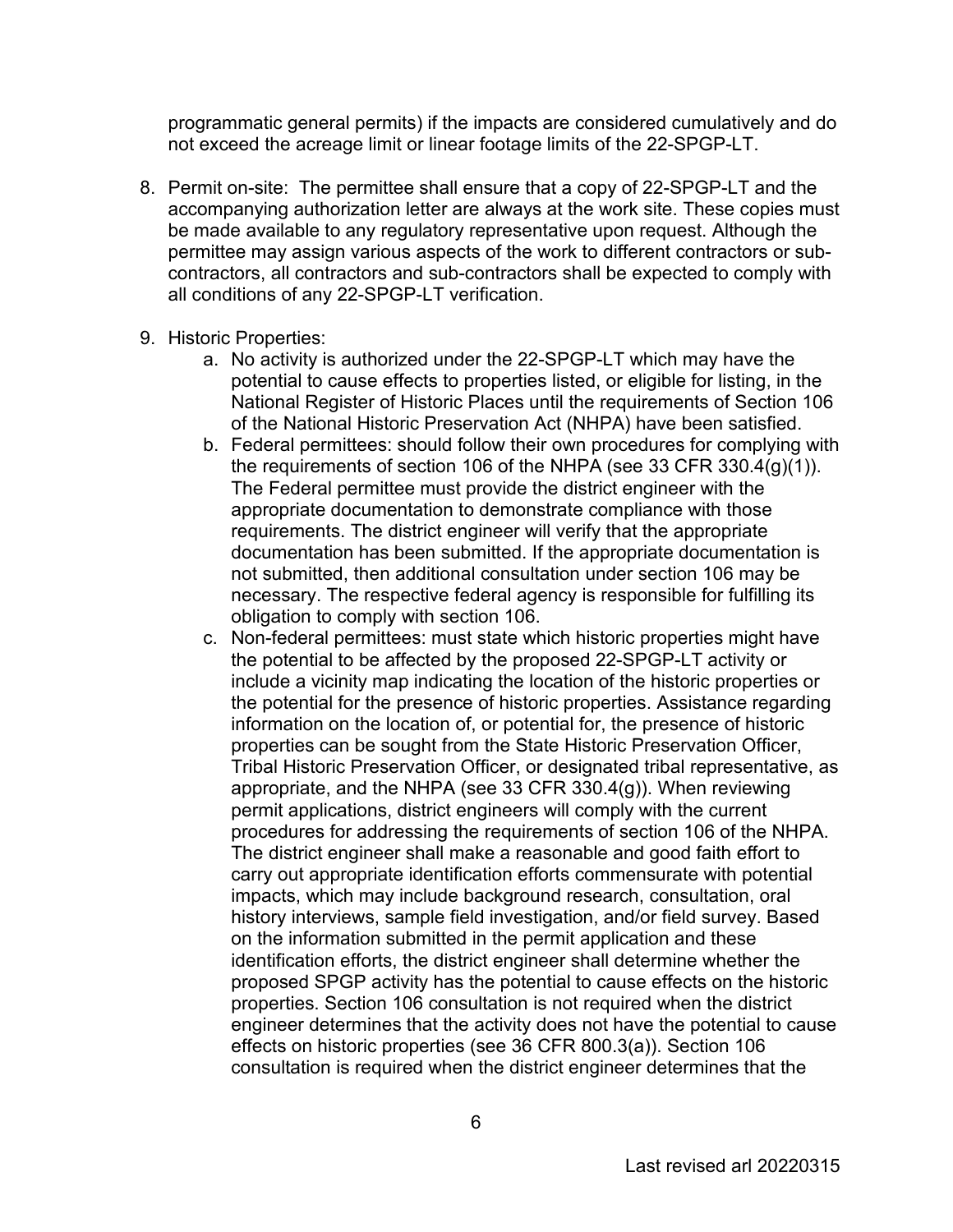activity has the potential to cause effects on historic properties. The district engineer will conduct consultation with consulting parties identified under 36 CFR 800.2(c) when he or she makes any of the following effect determinations for the purposes of section 106 of the NHPA: no historic properties affected, no adverse effect, or adverse effect.

- d. Where the non-Federal applicant has identified historic properties on which the proposed 22-SPGP-LT activity might have the potential to cause effects and has so notified the Corps, the non-Federal applicant shall not begin the activity until notified by the district engineer either that the activity has no potential to cause effects to historic properties or that NHPA section 106 consultation has been completed. If NHPA section 106 consultation is required, the district engineer will notify the non-Federal applicant that he or she cannot begin the activity until section 106 consultation is completed.
- e. Prospective permittees should be aware that section 110k of the NHPA (54 U.S.C. 306113) prevents the Corps from granting a permit or other assistance to an applicant who, with intent to avoid the requirements of section 106 of the NHPA, has intentionally significantly adversely affected a historic property to which the permit would relate, or having legal power to prevent it, allowed such significant adverse effect to occur, unless the Corps, after consultation with the Advisory Council on Historic Preservation (ACHP), determines that circumstances justify granting such assistance despite the adverse effect created or permitted by the applicant. If circumstances justify granting the assistance, the Corps is required to notify the ACHP and provide documentation specifying the circumstances, the degree of damage to the integrity of any historic properties affected, and proposed mitigation. This documentation must include any views obtained from the applicant, SHPO/THPO, appropriate Indian tribes if the undertaking occurs on or affects historic properties on tribal lands or affects properties of interest to those tribes, and other parties known to have a legitimate interest in the impacts to the permitted activity on historic properties.
- f. Discovery of Previously Unknown Remains and Artifacts. Permittees that discover any previously unknown historic, cultural or archeological remains and artifacts while accomplishing the activity authorized by 22- SPGP-LT, they must immediately notify the district engineer of what they have found, and to the maximum extent practicable, avoid construction activities that may affect the remains and artifacts until the required coordination has been completed. The district engineer will initiate the Federal, Tribal, and state coordination required to determine if the items or remains warrant a recovery.

#### **Non-federal permittees shall not begin work on the activity until Section 106 review and/or consultation has been completed AND they have received their 22-SPGP-LT verification letter from the VDEQ.**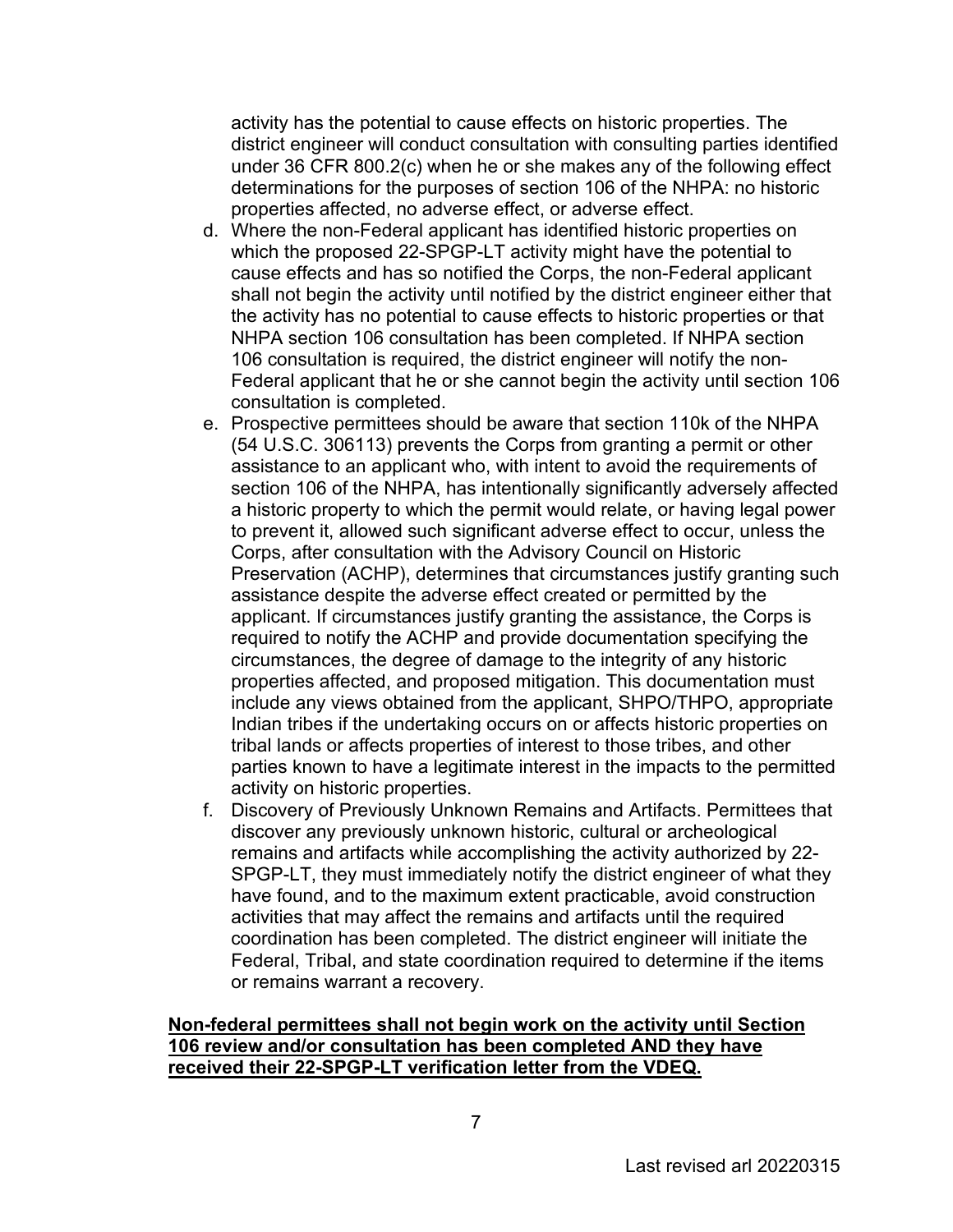- 10.Tribal Rights: No activity or its operation may impair reserved tribal rights, including, but not limited to, reserved water rights and treaty fishing and hunting rights.
- 11.Federal Lands: Authorized activities shall not impinge upon the value of any National Wildlife Refuge, National Forest, National Park, or any other area administered by the United States Fish and Wildlife Service (USFWS), U.S. Forest Service, or National Park Service unless approval from the applicable land management agency is provided with the permit application.
- 12.Endangered Species: No activity is authorized under any 22-SPGP-LT which is likely to directly or indirectly jeopardize the continued existence of a threatened or endangered species or a species proposed for such designation, as identified under the Federal Endangered Species Act (ESA), or which will directly or indirectly destroy or adversely modify the critical habitat of such species. No activity is authorized under any 22-SPGP-LT which "may affect" a listed species or critical habitat, unless Section 7 consultation addressing the effects of the proposed activity has been completed.

Federal agencies should follow their own procedures for complying with the requirements of the ESA. Federal permittees must provide the District Engineer with the appropriate documentation to demonstrate compliance with those requirements. The District Engineer will review the documentation and determine whether it is sufficient to address ESA compliance for the 22-SPGP-LT activity, or whether additional ESA consultation is necessary.

#### **Non-federal permittees shall not begin work on the activity until Section 7 review and/or consultation has been completed AND they have received their 22-SPGP-LT verification letter from the VDEQ.**

Authorization of an activity by a 22-SPGP-LT does not authorize the "take" of a threatened or endangered species as defined under the ESA. In the absence of separate authorization (e.g., an ESA Section 10 Permit or a Biological Opinion with "incidental take" provisions, etc.) from the USFWS or the National Marine Fisheries Service (NMFS), The Endangered Species Act prohibits any person subject to the jurisdiction of the United States to take a listed species, where "take" means to harass, harm, pursue, hunt, shoot, wound, kill, trap, capture, or collect, or to attempt to engage in any such conduct. The word "harm" in the definition of "take'' means an act which actually kills or injures wildlife. Such an act may include significant habitat modification or degradation where it actually kills or injures wildlife by significantly impairing essential behavioral patterns, including breeding, feeding or sheltering. Information on the location of threatened and endangered species and their critical habitat can be obtained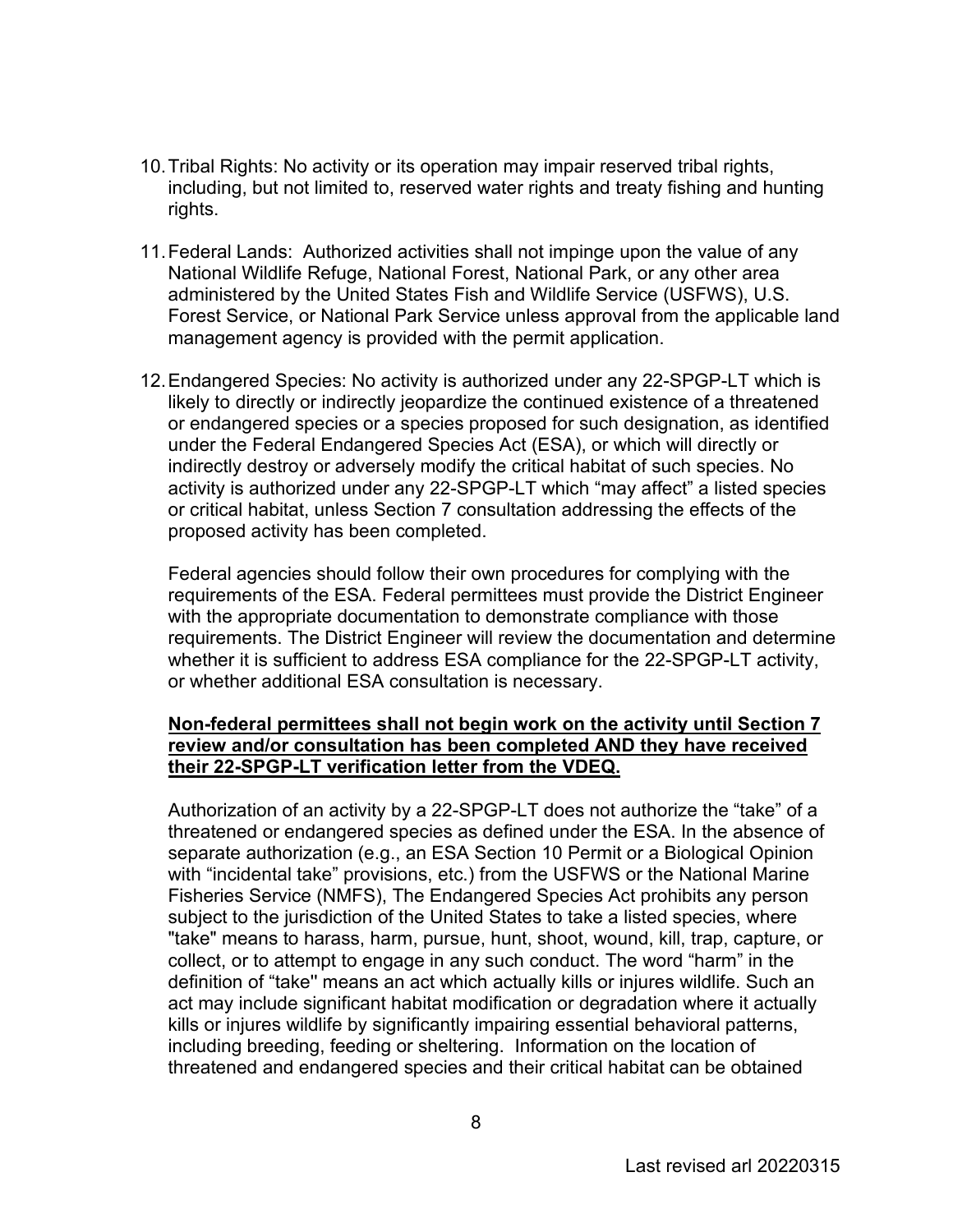directly from the offices of the USFWS and NMFS or their World Wide Web pages at http://www.fws.gov/ or<http://www.fws.gov/ipac>and <http://www.noaa.gov/fisheries.html>respectively.

- 13.Migratory Birds and Bald and Golden Eagles: The permittee is responsible for ensuring that an action authorized by the 22-SPGP-LT complies with the Migratory Bird Treaty Act and the Bald and Golden Eagle Protection Act. The permittee is responsible for contacting the appropriate local office of theUSFWS to determine what measures, if any, are necessary or appropriate to reduce adverse effects to migratory birds or eagles, including whether "incidental take" permits are necessary and available under the Migratory Bird Treaty Act or Bald and Golden Eagle Protection Act for a particular activity.
- 14.Wild and Scenic Rivers: Currently, there are no designated Wild and Scenic Rivers in Virginia. No activity may occur in a component of the National Wild and Scenic River System, or in a river officially designated by Congress as a "study river" for possible inclusion in the system, while the river is in an official study status, unless the appropriate Federal agency with direct management responsibility for such river has determined, in writing, that the proposed activity will not adversely affect the Wild and Scenic River designation or study status. Information on Wild and Scenic Rivers may be obtained from the appropriate Federal land management agency in the area (e.g., National Park Service (NPS), U.S. Forest Service (USFS), Bureau of Land Management (BLM), USFWS). Impacts that occur in these resource areas will require coordination with the appropriate Federal agency.
- 15.Navigation:
	- a. No activity may cause more than a minimal adverse effect on navigation.
	- b. Any safety lights and signals prescribed by the U.S. Coast Guard, through regulations or otherwise, must be installed and maintained at the permittee's expense on authorized facilities in navigable WOTUS.
	- c. The permittee understands and agrees that, if future operations by the United States require the removal, relocation, or other alteration, of the structure or work herein authorized, or if, in the opinion of the Secretary of the Army or his authorized representative, said structure or work shall cause unreasonable obstruction to the free navigation of the navigable waters, the permittee will be required, upon due notice from the Corps of Engineers, to remove, relocate, or alter the structural work or obstructions caused thereby, without expense to the United States. No claim shall be made against the United States on account of any such removal or alteration.
- 16.Floodplains: The activity must comply with applicable Federal Emergency Management Agency FEMA-approved state or local floodplain management requirements.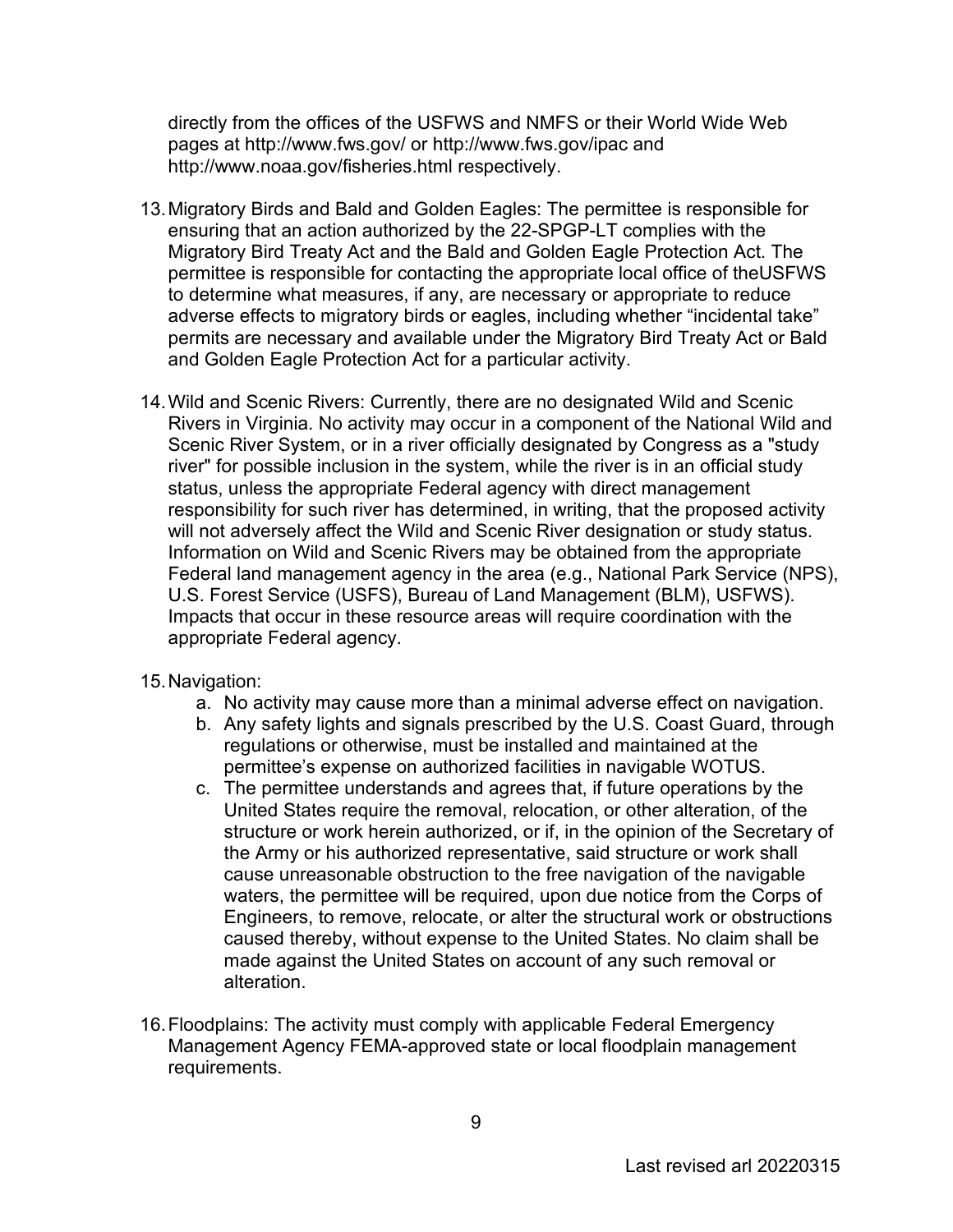- 17.408 Certification: Under 33 USC 408, no activity may temporarily or permanently alter or make use of a U.S. Army Corps of Engineers civil works project unless reviewed and permitted by the Secretary of the Army. The Corps may grant this permission if the work does not impair the usefulness of the project and is not injurious to the public interest.
- 18.Environmental justice: Activities authorized under 22-SPGP-LT must comply with Executive Order 12898, "Federal Actions to Address Environmental Justice in Minority Populations and Low-Income Populations".
- 19.Federal liability: In issuing 22-SPGP-LT, the Federal government does not assume any liability for the following:
	- a. damages to the permitted project or uses thereof as a result of other permitted or unpermitted activities or from natural causes.
	- b. damages to the permitted project or uses thereof as a result of current or future activities undertaken by or on behalf of the United States in the public interest.
	- c. damages to persons, property, or to other permitted or unpermitted activities or structures caused by the activity authorized by 22-SPGP-LT.
	- d. design or construction deficiencies associated with the permitted work.
	- e. damage claims associated with any future modification, suspension, or revocation of this permit.
- 20.Avoidance and minimization: Except as provided under section 404(b)(2), no discharge of dredged or fill material shall be permitted if there is a practicable alternative to the proposed discharge which would have less adverse impact on the aquatic ecosystem, so long as the alternative does not have other significant adverse environmental consequences. (40 CFR 230.l0(a)-(d) Section 404 (b)(l) Guidelines).
- 21. Compensatory Mitigation: Mitigation will be required for all projects where the permanent loss exceeds 0.1 acre of wetlands and/or 0.03 acre of stream bed or 300 linear feet of stream bed. *Stream channel loss must be reported in acreage and linear feet.* 
	- f. WETLANDS and OPEN WATERS:
		- i. All wetland mitigation will comply with the Mitigation Rule [Corps-EPA Compensatory Mitigation for Losses of Aquatic Resources, dated April 10, 2008, 33 CFR 325 and 332/40 CFR 230].
		- ii. Wetland mitigation: will generally be required for all projects where the total permanent impacts exceed 1/10 acre.
		- iii. Generally, the minimum required wetland mitigation ratios will be as follows:
			- 2:1 for forested wetlands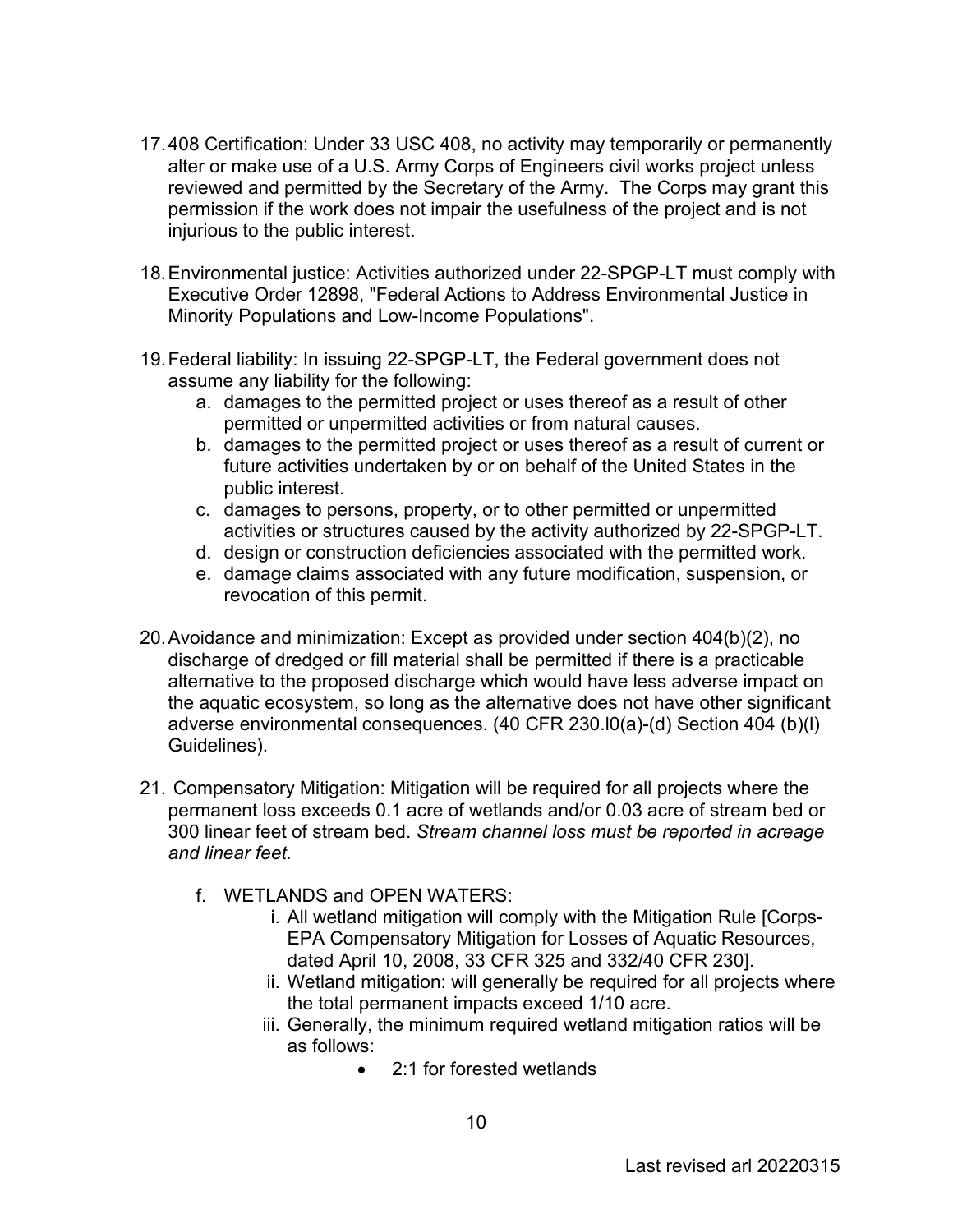- 1.5:1 for scrub-shrub wetlands
- 1:1 for herbaceous emergent wetlands
- 0.5:1 for permanent loss of open waters
- 1:1 for conversion of forested wetlands to herbaceous emergent wetlands.
- iv. On a case-by-case basis, additional compensatory mitigation may be required to ensure impacts are minimal:
	- For permanent or temporary conversion of one wetland type to another
	- For wetland impacts totaling less than 1/10 acre
	- At mitigation ratios beyond the generally recommend ratios
- b. STREAMS: mitigation will generally be required for all projects where the permanent loss exceeds 0.03 acre or 300 linear feet of stream bed. *Stream channel loss must be reported in acreage and linear feet.* 
	- i. All stream mitigation will comply with the Mitigation Rule [Corps-EPA Compensatory Mitigation for Losses of Aquatic Resources, dated April 10, 2008, 33 CFR 325 and 332/40 CFR 230].
	- ii. Minimum stream mitigation requirements will be determined using the current Corps and VDEQ endorsed assessment methodology.
	- iii. On a case-by-case basis, additional compensatory mitigation may be required to ensure impacts are minimal:
		- For stream mitigation requirements that exceed the assessment methodology recommendation.
		- For mitigation for impacts totaling less than 0.03 acre or 300 linear feet of stream bed may be required on a case-by-case basis to ensure impacts minimal.
- 22.Heavy Equipment: Heavy equipment working in wetlands must be placed on mats, or other measures must be taken to minimize soil disturbance.
- 23.Temporary fills: The soils of any temporarily impacted areas located in wetlands that are cleared, grubbed, and/or filled, must be restored once these areas are no longer needed for their authorized purpose, no later than completion of project construction, and not to exceed twelve (12) months after commencing the temporary impacts. To restore, temporary fill must be removed in its entirety and the affected areas returned to preconstruction elevations, the soil surface loosened by ripping or chisel plowing to a depth of 8-12", and then seeded using native wetland species

Fill or dredged material in WOTUS. that is not removed within the 12-month period will be considered a permanent impact, unless otherwise determined by the Corps. This additional impact to WOTUS may result in the Corps initiating a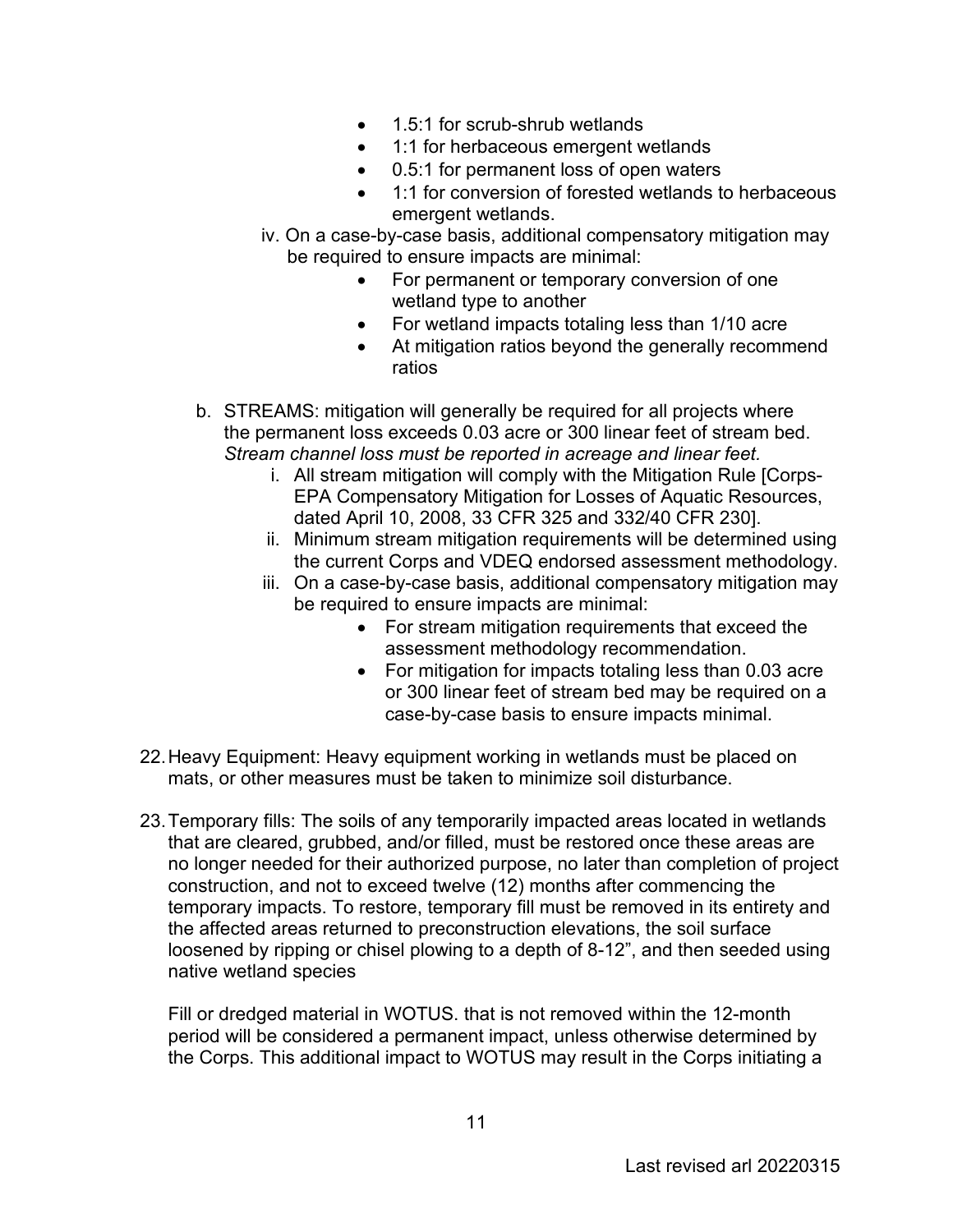permit non-compliance action, which may include a restoration order, after-thefact permitting, and/or compensatory mitigation.

- 24.Sedimentation and erosion control: Appropriate soil erosion and sediment controls must be used and maintained in effective operating condition during construction, and all exposed soil and other fills, as well as any work below the ordinary high-water mark or high tide line, must be permanently stabilized at the earliest practicable date. Permittees are encouraged to perform work within WOTUS during periods of low-flow or no-flow.
- 25.Countersinking of Pipes and Culverts: Based on consultation with Virginia Department of Wildlife Resources (VDWR), the Corps has determined that fish and other aquatic organisms are most likely present in any nontidal stream being crossed, in the absence of site-specific evidence to the contrary. The following conditions will apply in nontidal waters:

a. All pipes and culverts placed in streams will be countersunk at both the inlet and outlet ends, unless indicated otherwise by the Corps on a case-by-case basis (see below). Pipes that are 24" or less in diameter shall be countersunk 3" below the natural stream bottom. Pipes that are greater than 24" in diameter shall be countersunk 6" below the natural stream bottom. The countersinking requirement does not apply to bottomless pipes/culverts or pipe arches. All single pipes or culverts (with bottoms) shall be depressed (countersunk) below the natural streambed at both the inlet and outlet of the structure. In sets of multiple pipes or culverts (with bottoms) at least one pipe or culvert shall be depressed (countersunk) at both the inlet and outlet to convey low flows.

b. When countersinking culverts, permittees must ensure reestablishment of a surface water channel (within 15 days post construction) that allows for the movement of aquatic organisms and maintains the same hydrologic regime that was present preconstruction (i.e. the depth of surface water through the permit area should match the upstream and downstream depths). This may require the addition of finer materials to choke the larger stone and/or placement of riprap to allow for a low flow channel.

c. The requirement to countersink does not apply to extensions of existing pipes or culverts that are not countersunk, or to maintenance of pipes/culverts that do not involve replacing the pipe/culvert (e.g., repairing cracks, adding material to prevent/correct scour, etc.).

d. Floodplain pipes: The requirement to countersink does not apply to pipes or culverts that are being placed above ordinary high water, such as those placed to allow for floodplain flows. The placement of pipes above ordinary high water is not jurisdictional (provided no fill is discharged into wetlands).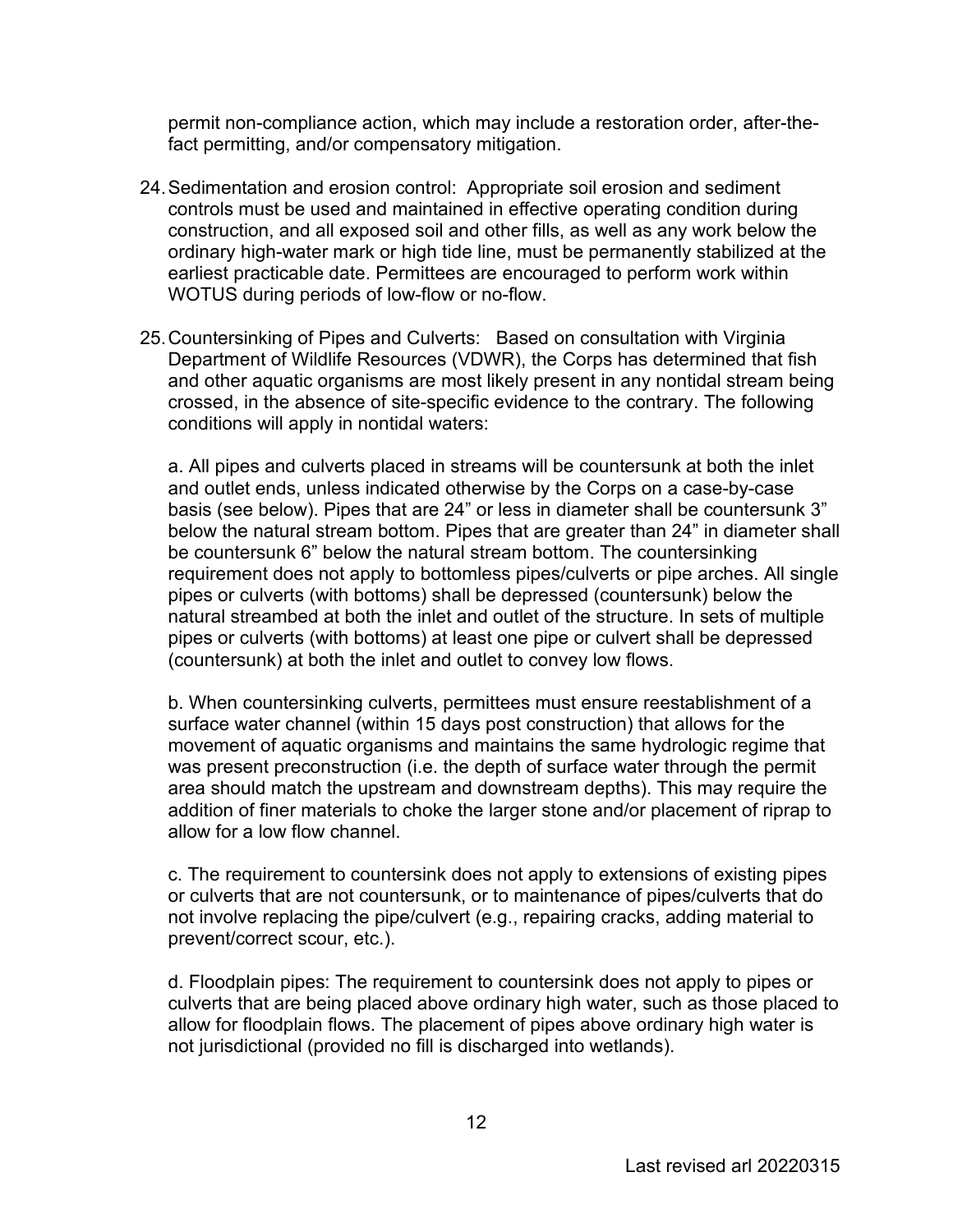e. Hydraulic opening: Pipes should be adequately sized to allow for the passage of ordinary high water with the countersinking and invert restrictions taken into account.

f. Pipes on bedrock or above existing utility lines: Different procedures will be followed for pipes or culverts to be placed on bedrock or above existing buried utility lines where it is not practicable to relocate the lines, depending on whether the work is for replacement of an existing pipe/culvert or a new pipe/culvert:

i. Replacement of an existing pipe/culvert: Countersinking is not required provided the elevations of the inlet and outlet ends of the replacement pipe/culvert are no higher above the stream bottom than those of the existing pipe/culvert. Documentation (photographic or other evidence) must be maintained in the permittee's records showing the bedrock condition and the existing inlet and outlet elevations.

ii. A pipe/culvert is being placed in a new location: If the permittee determines that bedrock or an existing buried utility line that is not practicable to relocate prevents countersinking, they should evaluate the use of a bottomless pipe/culvert, bottomless utility vault, span (bridge) or other bottomless structure to cross the waterway, and also evaluate alternative locations for the new pipe/culvert that will allow for countersinking. If the permittee determines that neither a bottomless structure nor an alternative location is practicable, justification must be provided in the 22-SPGP-LT application. The permittee must provide documentation of measures evaluated to minimize disruption of the movement of aquatic life as well as documentation of the cost, engineering factors, and site conditions that prohibit countersinking the pipe/culvert. Options that must be considered include partial countersinking (such as less than 3" of countersinking, or countersinking of one end of the pipe), and constructing stone step pools, low rock weirs downstream, or other measures to provide for the movement of aquatic organisms. The permit application must also include photographs documenting site conditions. NOTE: Blasting of stream bottoms through the use of explosives is not acceptable as a means of providing for countersinking of pipes on bedrock.

g. Pipes on steep terrain: Pipes being placed on steep terrain (slope of 5% or greater) must be countersunk in accordance with the conditions above and will in most cases be non-reporting. It is recommended that on slopes greater than 5%, a larger pipe than required be installed to allow for the passage of ordinary high water in order to increase the likelihood that natural velocities can be maintained. There may be situations where countersinking both the inlet and outlet may result in a slope in the pipe that results in flow velocities that cause excessive scour at the outlet and/or prohibit some fish movement. This type of situation could occur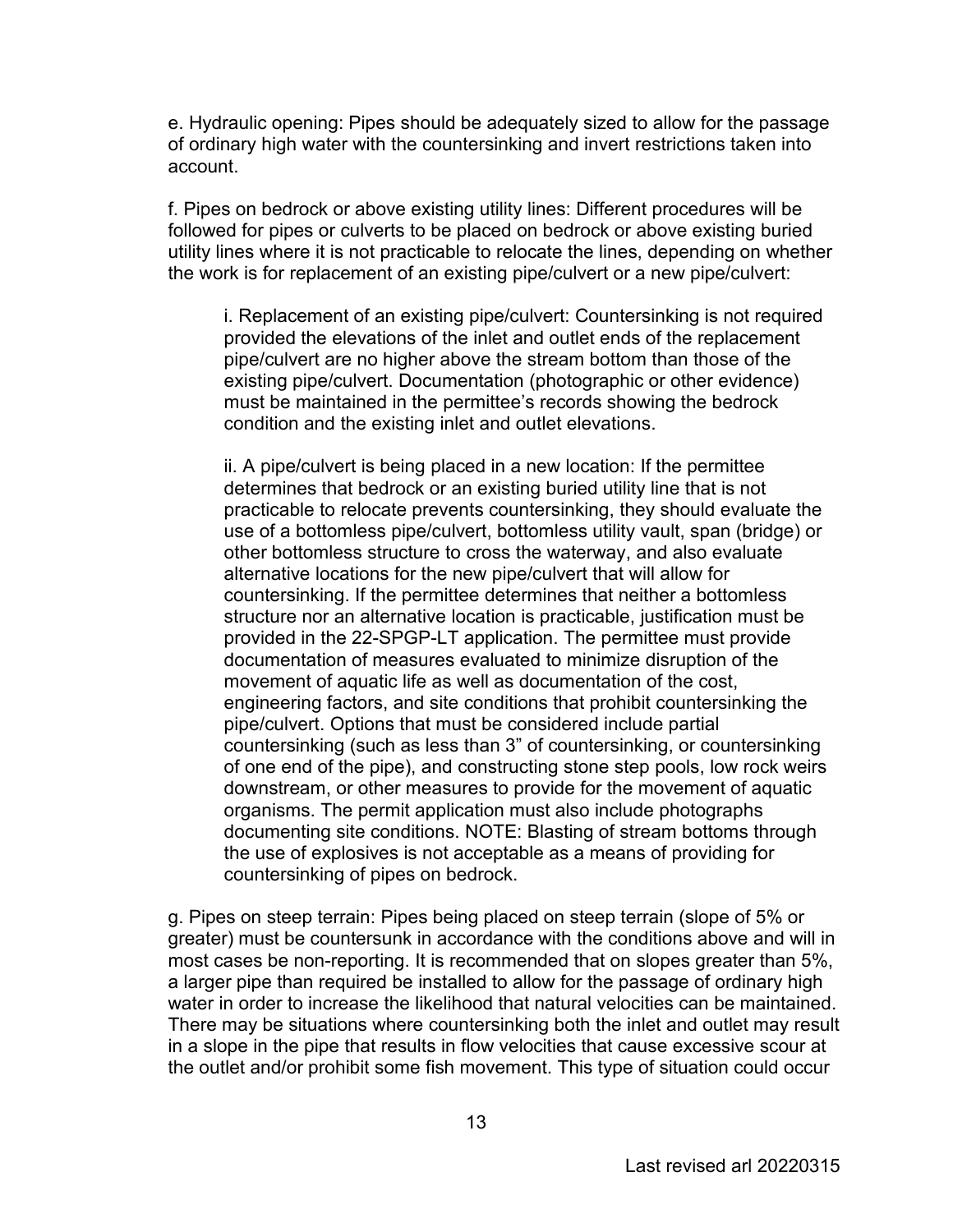on the side of a mountain where falls and drop pools occur along a stream. Should this be the case, or should the permittee not want to countersink the pipe/culvert for other reasons, justification must be provided in the 22-SPGP-LT application. The permittee must provide documentation of measures evaluated to minimize disruption of the movement of aquatic life as well as documentation of the cost, engineering factors, and site conditions that prohibit countersinking the pipe/culvert. The permittee should design the pipe to be placed at a slope as steep as stream characteristics allow, countersink the inlet 3-6", and implement measures to minimize any disruption of fish movement. These measures can include constructing a stone step/pool structure, preferably using river rock/native stone rather than riprap, constructing low rock weirs to create a pool or pools, or other structures to allow for fish movements in both directions. Stone structures should be designed with sufficient-sized stone to prevent erosion or washout and should include keying-in as appropriate. These structures should be designed both to allow for fish passage and to minimize scour at the outlet. The quantities of fill discharged below ordinary high water necessary to comply with these requirements (i.e., the cubic yards of stone, riprap or other fill placed below the plane of ordinary high water) must be included in project totals.

h. Problems encountered during construction: When a pipe/culvert is being replaced, and the design calls for countersinking at both ends of the pipe/culvert, and during construction it is found that the streambed/banks are on bedrock, a utility line, or other documentable obstacle, then the permittee must stop work and contact the VDEQ (contact by telephone and/or email is acceptable). The permittee must provide the VDEQ with specific information concerning site conditions and limitations. The VDEQ will work with the permittee to determine an acceptable plan, taking into consideration the information provided by the permittee, but the permittee should recognize that the VDEQ and/or Corps could determine that the work will not qualify for a 22-SPGP-LT permit.

i. Emergency pipe replacements: In the case of an emergency situation, such as when a pipe/culvert washes out during a flood, a permittee is encouraged to countersink the replacement pipe at the time of replacement, in accordance with the conditions above. However, if conditions or timeframes do not allow for countersinking, then the pipe can be replaced as it was before the washout, but the permittee will have to come back and replace the pipe/culvert and countersink it in accordance with the guidance above. In other words, the replacement of the washed-out pipe is viewed as a temporary repair, and a countersunk replacement should be made at the earliest possible date. The VDEQ must be notified of all pipes/culverts that are replaced without countersinking at the time that it occurs, even if it is an otherwise non-reporting activity, and must provide the permittee's planned schedule for installing a countersunk replacement (it is acceptable to submit such notification by email). The permittee should anticipate whether bedrock or steep terrain will limit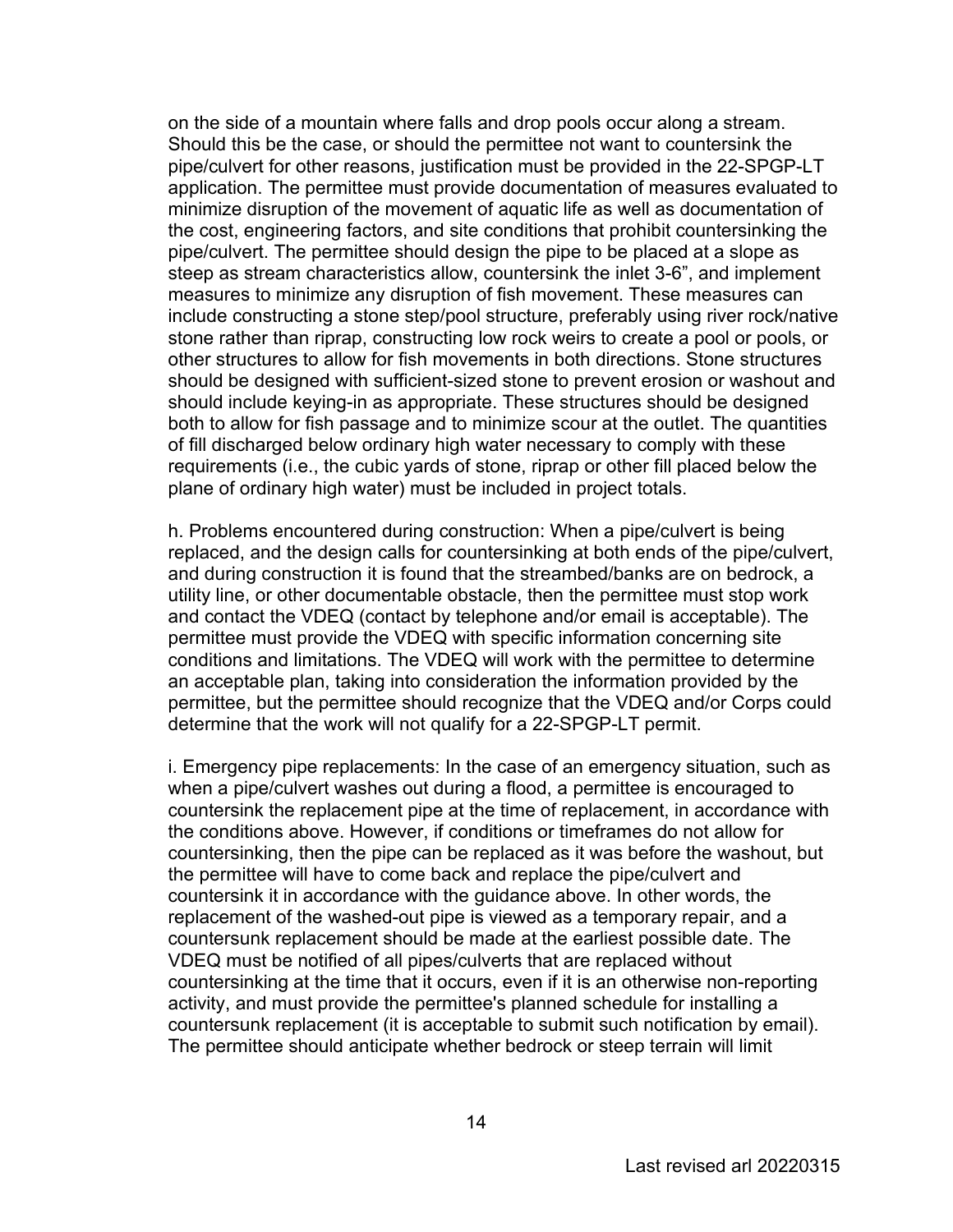countersinking, and if so, should follow the procedures outlined in (f) and/or (g) above.

- 26.Discharge of pollutants: All authorized activities involving any discharge of pollutants into WOTUS shall be consistent with applicable water quality standards, effluent limitations, standards of performance, prohibitions, and pretreatment standards and management practices established pursuant to the CWA (33 U.S.C. § 1251 et seq.) and applicable state and local laws.
- 27.Suitable Material: No activity may use unsuitable material (e.g., trash, debris, car bodies, asphalt, etc.). Material used for construction or discharged must be free from toxic pollutants in toxic amounts (see Section 307 of the Clean Water Act).
- 28.Obstruction of high flows: Discharges of dredged or fill material must not permanently restrict or impede the passage of normal or expected high flows.
- 29.Aquatic Life Movements: No activity may substantially disrupt the necessary life cycle movements of those species of aquatic life indigenous to the waterbody, including those species that normally migrate through the area, unless the activity's primary purpose is to impound water. All permanent and temporary crossings of waterbodies shall be suitably culverted, bridged, or otherwise designed and constructed to maintain low flows to sustain the movement of those aquatic species. If a bottomless culvert cannot be used, then the crossing should be designed and constructed to minimize adverse effects to aquatic life movements**.**
- 30.Spawning Areas: Activities in spawning areas during spawning seasons must be avoided to the maximum extent practicable. Activities that result in the physical destruction (e.g., through excavation, fill, or downstream smothering by substantial turbidity) of an important spawning area are not authorized.
- 31.Migratory Bird Breeding Areas: Activities in WOTUS that serve as breeding areas for migratory birds must be avoided to the maximum extent practicable.
- 32.Native Trout: Designated Trout Waters, are defined by the Virginia State Water Control Board and the VDWR. The waters, occurring specifically within the mountains of Virginia, are within the following river basins:

Potomac-Shenandoah River Basins James River Basin Roanoke River Basin New River Basin Tennessee and Big Sandy River Basins Rappahannock River Basin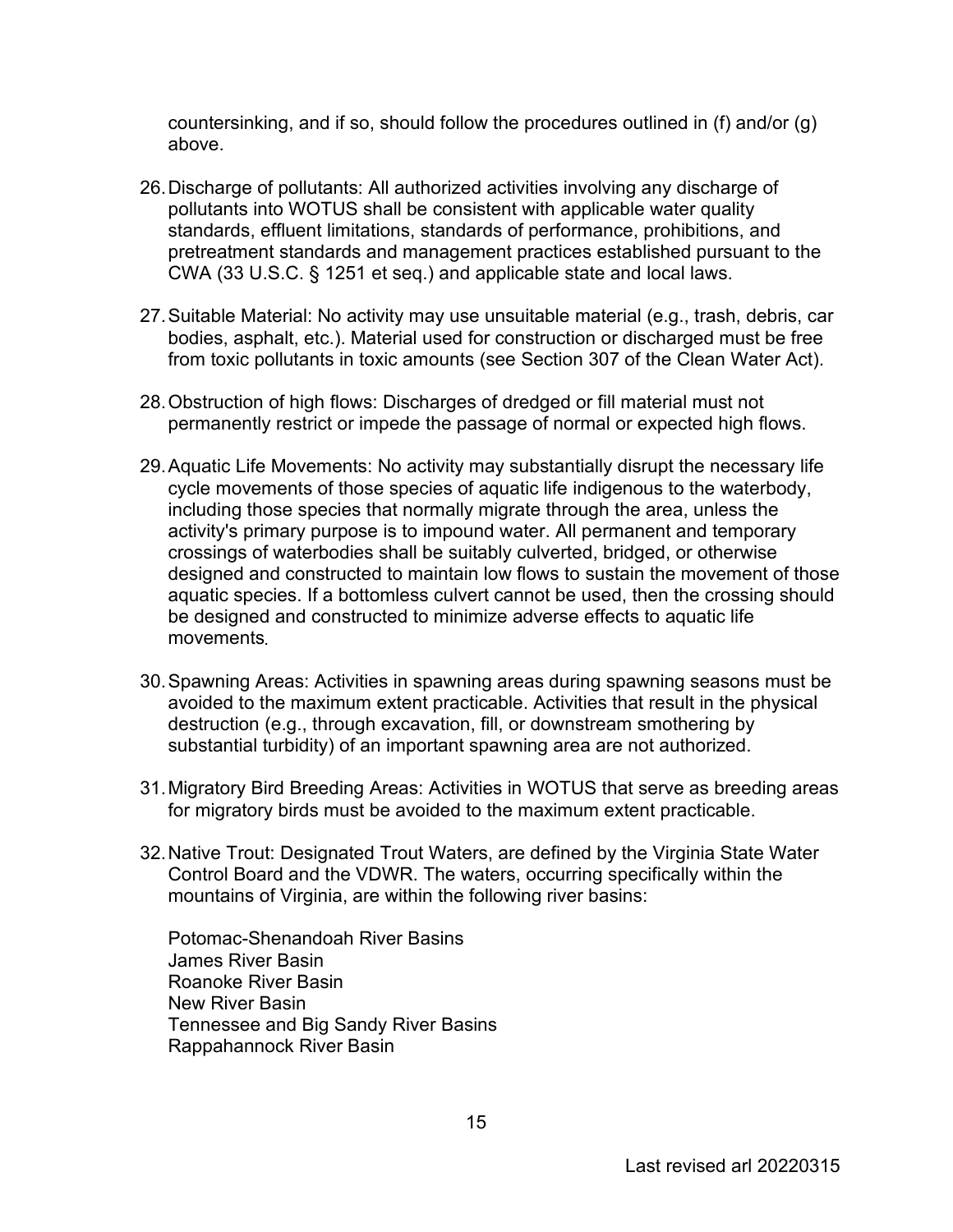Information on designated trout streams can be obtained via VDWR's Virginia Fish and Wildlife Information Service's (VAFWIS's) Cold Water Stream Survey database. Basic access to the VAFWIS is available via [https://services.dwr.virginia.gov/fwis/index.asp.](https://services.dwr.virginia.gov/fwis/index.asp)

VDWR recommends the following time-of-year restrictions (TOYRs) for any instream work within streams identified as wild trout waters in its Cold Water Stream Survey database. The recommended TOYRs for trout species are:

Brook Trout: October 1 through March 31 Brown Trout: October 1 through March 31 Rainbow Trout: March 15 through May 15

This condition applies to the following counties and cities: Albemarle, Allegheny, Amherst, Augusta, Bath, Bedford, Bland, Botetourt, Bristol, Buchanan, Buena Vista, Carroll, Clarke, Covington, Craig, Dickenson, Floyd, Franklin, Frederick, Giles, Grayson, Greene, Henry, Highland, Lee, Loudoun, Madison, Montgomery, Nelson, Page, Patrick, Pulaski, Rappahannock, Roanoke City, Roanoke Co., Rockbridge, Rockingham, Russell, Scott, Shenandoah, Smyth, Staunton, Tazewell, Warren, Washington, Waynesboro, Wise, and Wythe**.** 

33.Anadromous Fish Use Areas: Authorizations associated with the 22-SPGP-LT shall not adversely affect spawning habitat or a migratory pathway for anadromous fish. Areas of anadromous fish use are indicated on the VDWR information system at: [https://services.dwr.virginia.gov/fwis/index.asp.](https://services.dwr.virginia.gov/fwis/index.asp)

If a project is located within an area documented as an anadromous fish use area (confirmed or potential), all in-stream work is prohibited from occurring between February 15 through June 30 of any given year or other time of year restriction (TOYR) specified by the VDWR and/or the Virginia Marine Resources Commission (VMRC).

Should the Corps determine that the work is minimal and no TOYR is needed, the Corps will initiate consultation with National Oceanic Atmospheric Administration (NOAA) Fisheries Service for their concurrence.

- 34.Water supply intakes: No activity may occur in the proximity of a public water supply intake, except where the activity is for the repair or improvement of public water supply intake structures or adjacent bank stabilization
- 35.Invasive Species: Plant species listed in the most current Virginia Department of Conservation and Recreation's (DCR) Invasive Alien Plant List shall not be used for revegetation for activities authorized by the 22-SPGP-LT. The list of invasive plants in Virginia is found at: [https://www.dcr.virginia.gov/natural](https://www.dcr.virginia.gov/natural-heritage/invsppdflist)[heritage/invsppdflist.](https://www.dcr.virginia.gov/natural-heritage/invsppdflist) DCR recommends the use of regional native species for re-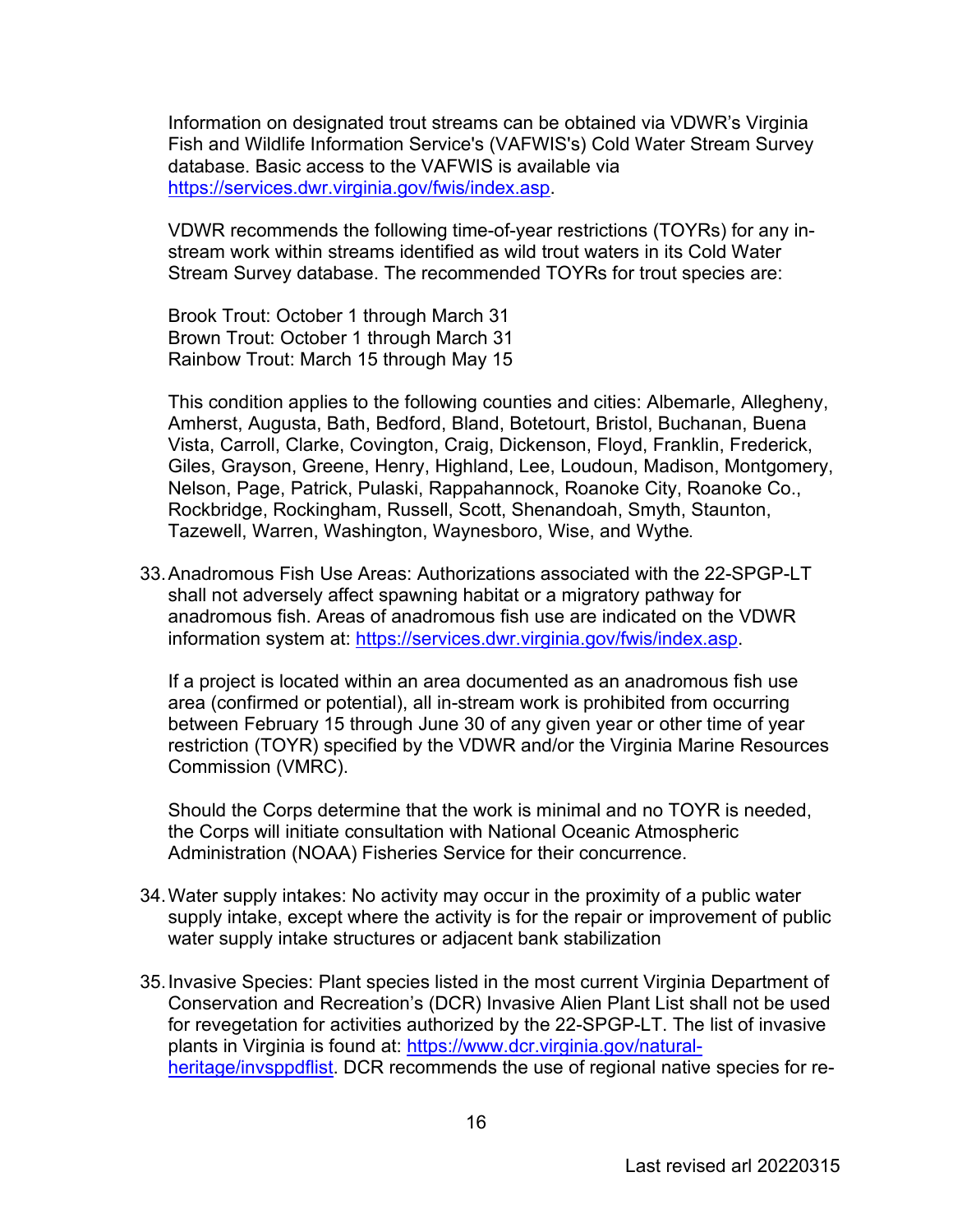vegetation as identified in the DCR Native Plants for Conservation, Restoration and Landscaping brochures for the coastal, piedmont and mountain regions [http://www.dcr.virginia.gov/natural-heritage/nativeplants#brochure](https://www.dcr.virginia.gov/natural-heritage/nativeplants#brochure) also see the DCR native plant finder: [https://www.dcr.virginia.gov/natural-heritage/native](https://www.dcr.virginia.gov/natural-heritage/native-plants-finder)[plants-finder.](https://www.dcr.virginia.gov/natural-heritage/native-plants-finder)

- 36.Inspections: The permittee understands and agrees that the Corps and/or the VDEQ are permitted and allowed to make periodic inspections at any time the Corps or VDEQ deems necessary to assure that the activities being performed under authority of this permit are in accordance with the terms and conditions prescribed herein. The Corps reserves the right to require post-construction engineering drawings and/or surveys of any work authorized under 22-SPGP-LT, as deemed necessary on a case-by-case basis.
- 37.Maintenance: Any authorized structure or fill shall be properly maintained, including maintenance to ensure public safety and compliance with applicable 22-SPGP-LT general conditions.
- 38.Property rights: 22-SPGP-LT does not convey any property rights, either in real estate or material, or convey any exclusive privileges, nor does it authorize any injury to property or invasion of rights or any infringement of Federal, state, or local laws or regulations. If real estate rights are needed from the Corps, the permittee must contact the Corps Real Estate Office at (757) 201-7733 or at the address listed on the front page of this permit.
- 39.Suspension and revocation: 22-SPGP-LT and individual verifications under 22- SPGP-LT maybe either suspended or revoked in whole or in part pursuant to the policies and procedures of 33 C.F.R. § 325.7. Any such action shall not be the basis for any claim for damages against the United States.
- 40.Restoration directive: The permittee, upon receipt of a restoration directive, shall restore the WOTUS to their former conditions without expense to the United States and as directed by the Secretary of the Army or his/her authorized representative. If the permittee fails to comply with such a directive, the Secretary or his/her designee, may restore the WOTUS to their former conditions, by contract or otherwise, and recover the cost from the permittee.
- 41.Special conditions: The Corps may impose other special conditions on a project verified pursuant to 22-SPGP-LT that are determined necessary to minimize adverse navigational and/or environmental effects or based on any other factor of the public interest. Failure to comply with all conditions of the authorization/verification, including special conditions, constitutes a permit violation and may subject the permittee, or his/her contractor, to criminal, civil, or administrative penalties and/or restoration.